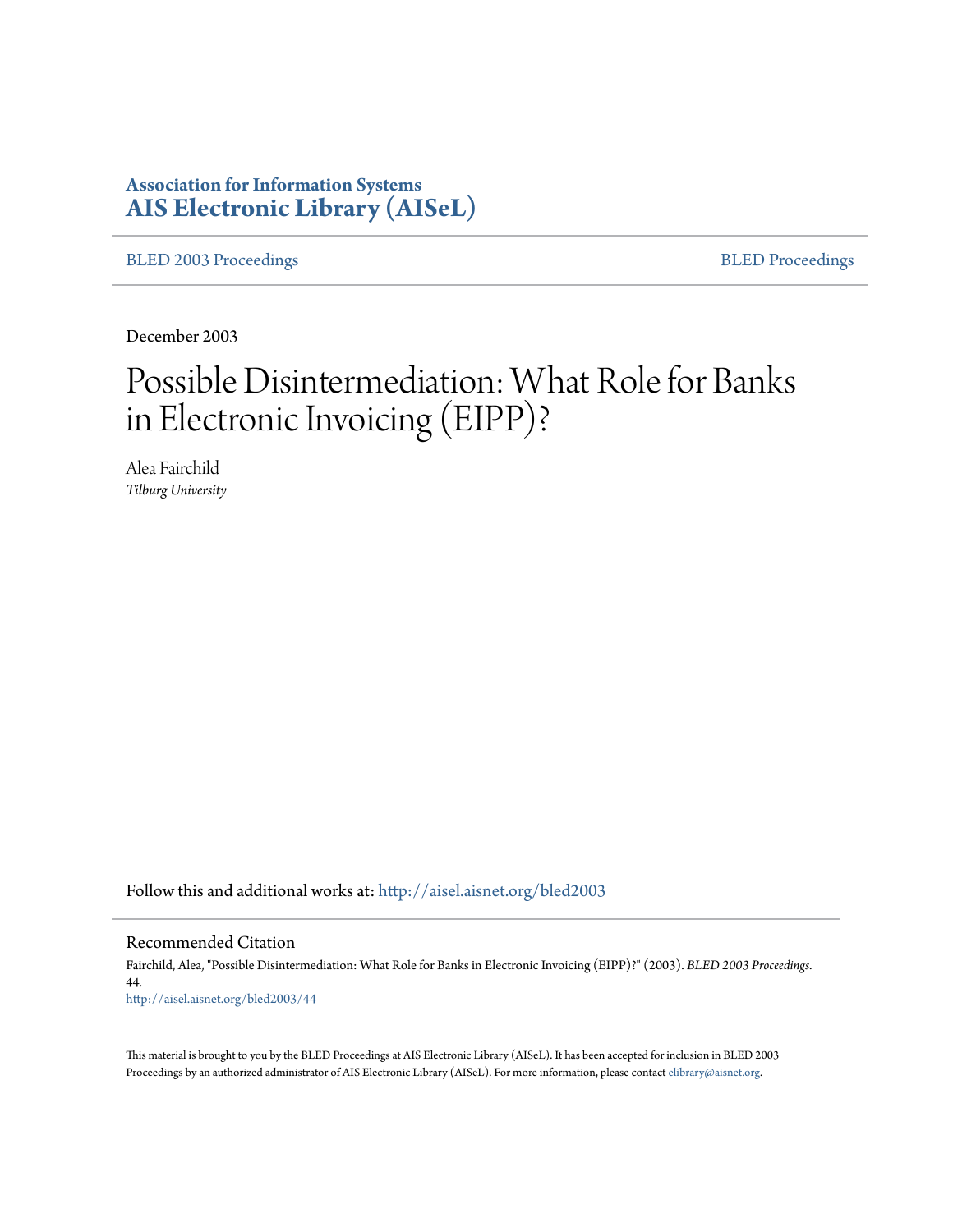# **16th Bled eCommerce Conference**

#### **eTransformation**

Bled, Slovenia, June 9 – 11, 2003

# **Possible Disintermediation: What Role for Banks in Electronic Invoicing (EIPP)?**

#### **Alea M. Fairchild**

Tilburg University, The Netherlands A.M.Fairchild@uvt.nl

#### **Abstract**

*"Driven by a desire to get paid more quickly, companies are moving more of their invoices and payment to the internet. Businesses care more about faster cash flow than they do about cutting costs." (GartnerGroup, 2001).* 

*Electronic Invoice Presentment and Payment (EIPP) is targeted to the needs of corporates and can be integrated with e-marketplaces and B2B financial settlement for bank-neutral global payment services. Its interactive approach to dispute resolution and robust payment options are critical if corporates are to secure the advantages of B2B marketplaces and straight through processing (STP). This research examines the possible role for banks in EIPP, and what might drive bank EIPP adoption. Case studies are examined from industry.* 

#### **1. Introduction**

Electronic Invoice Presentment and Payment (EIPP) allows for the electronic delivery of complex business invoices while accommodating highly variable billing data and wideranging global regulations. Through the electronic delivery of invoices, EIPP solutions offer a secure, interactive system for B2B transactions that allows organizations to cut costs by delivering significant efficiencies to the Financial Supply Chain. Example of cost efficiencies include being able to provide online dispute resolution, automatically match invoices to purchase orders, create internal audit trails, accept payments over the Internet and post the results to their accounting systems. According to the Aberdeen Group, business to business (B2B) invoicing in the United States was estimated to cost bank corporate customers \$90 billion in 1999 due to the continued use of outdated and cumbersome processes. This enormous cost appears to be shared almost evenly with sellers (\$42 billion) and buyers (\$48 billion) (Young, 2002).

Compared to business to consumer (B2C) transactions, B2B transactions differ in that they include procurement, contract administration, fulfillment, financing, insurance, credit ratings, shipment validation, order matching, payment authorization, remittance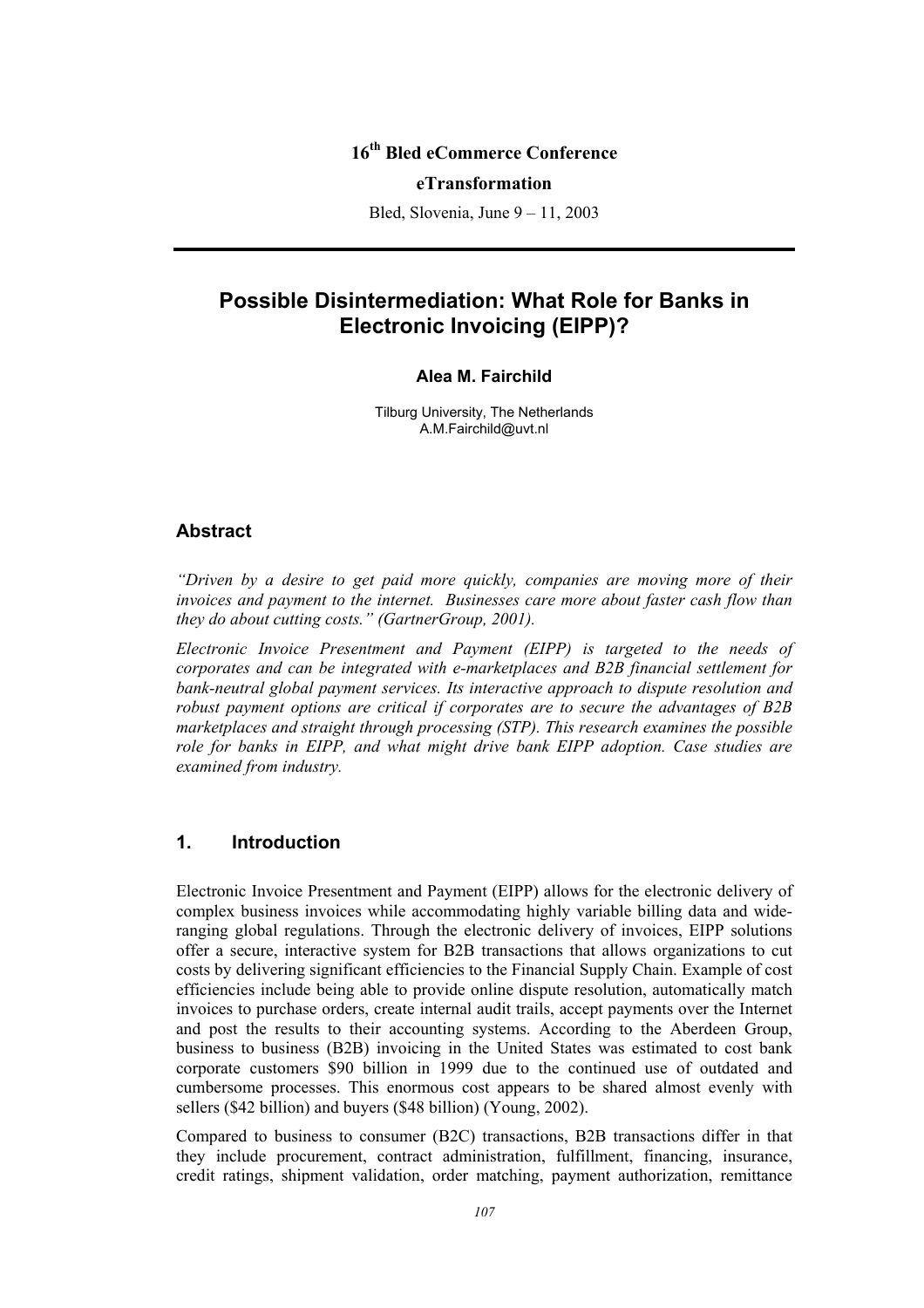matching and general ledger accounting. Each of these steps may be governed by complex business rules. For example, trading

partners may require multiple invoice accounts per customer, with a separate workflow review process for each. However, B2B is traditionally transactions between known customers, where identification provides a higher level of trust/security versus thousands of B2C faceless transactions.

The wide applicability of B2B e-billing also brings a number of different players to compete in the market – vendors of billing systems for telecom and utilities, specialist EBPP/EIPP system suppliers, EDI system specialists, e-marketplace enablers and ebusiness infrastructure providers. All of these players compete with the traditional financial institution in its role as a neutral third party payment provider.

In an effort to assess the growth opportunities of B2B EIPP for financial services organizations, this research paper discusses the market drivers, benefits, and barriers to adoption for financial services institutions in the EIPP market. This paper examines possible value propositions in three current EIPP models: Seller Direct, Buyer Direct, and Consolidator.

The strength of the traditional role of banks can be seen in both components, in particular as a BPP, as billers and consolidators, as defined in the EPP value chain, still do not have the fiduciary powers of banks to actually pay the invoice. However, banks face the possibility of disintermediation in the value chain by non-bank BSPs. Level of payment process complexity also plays an important part in the bank's involvement in EIPP.

The structural difference between EPP for B2C and B2B is the difference between a bill and an invoice. Typically, bills are used by cyclical businesses to request payment for goods and services that are provided on a regular basis and where it is not necessary to itemize each cost item (n.b. telephone bills are an exception). These bills are relatively easy for Accounts Payable (A/P) to recognize and may be covered by EBPP (i.e. B2C) functionality. This is still as growing market, as shown in Figure 1.

| (Units in billions)               | 2000 | -2003- | - 2005 |
|-----------------------------------|------|--------|--------|
| Total global repetitive bills     | 66.  | - 77   | 80     |
| -- Bills electronically presented | 6    | 30     | 56     |
| -- Bill electronically paid.      | 1 N  | 38.    | 64     |
| Source: Killen & Associates.      |      |        |        |

#### **Global Repetitive Bills Projection**

*Figure 1: Global Repetitive Bills Projection (Source: Killen and Associates)* 

EIPP comes into its own with non-cyclical businesses, i.e. those which provide irregular products such as manufactured goods or materials. Often the services delivered are different each time and so payment is requested using itemized invoices. These invoices are more difficult for A/P to recognize and so it is necessary to identify who was responsible for ordering the goods in the first instance, these people must in turn check the accuracy of the invoice and match it to delivery receipts and purchase orders. B2B transactions are also more likely to be disputed than B2C transactions. Invoices are often "not paid as billed," and transactions often need to account for discounts, promotions, and special buyer relationships. It is therefore not only the process that is different for B2B invoicing, but the context of the transaction and the timing of the outcome.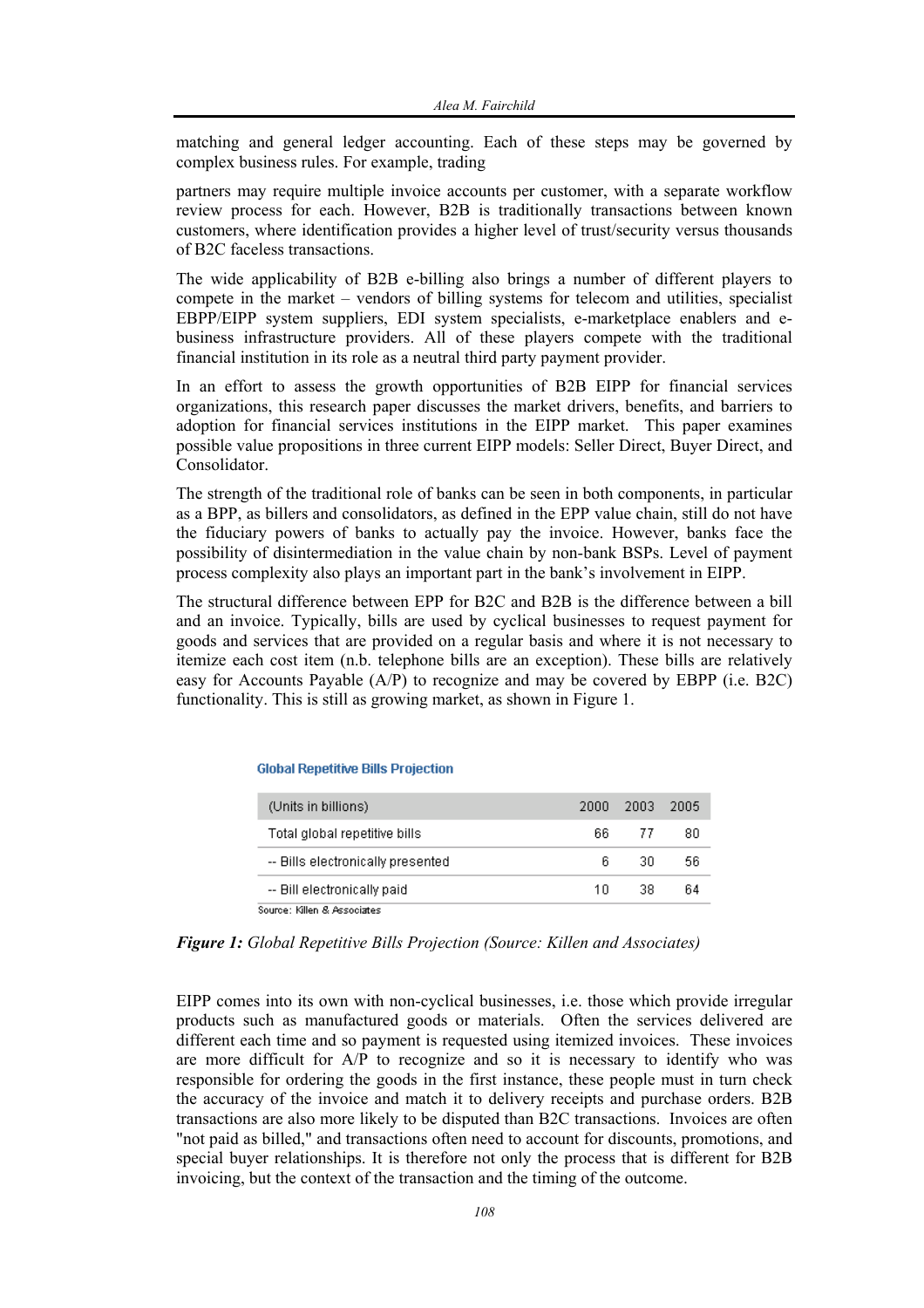## **2. Research Approach**

Automation of EPP services is expected to reduce the need for financial intermediaries while there will be continued demand for nonstandard, differentiated transactions and services (Emmons & Greenbaum, 1998). Technology is enabling non-bank financial service providers to enter the payments arena and as payments become increasingly commoditized there is a risk that the banks will be disintermediated by more cost effective, added-value offerings.

The current consolidation in banking (Davis, 2000; Mishkin, 1998), together with an expected technology driven globalization of banking infrastructure, threaten to marginalize the parties who choose not to participate.

In addition, the banks face the challenge to their traditional payments revenue, emanating from the provisions of an EU Directive on cross-border payments that effectively require that intra-EU payments need to be priced as per domestic transactions. Any investment in EIPP activities has to be seen with an eye to higher margins and revenue opportunities.

As the banks are assessing growth opportunities in B2B markets, as well as creating barriers to fight disintermediation by non-bank financial services participants, the research addresses the following question:

¾ *What are the drivers and opportunities for banks in the EIPP activity for banks?*

This research question on the banks' drivers and opportunities is addressed in this paper by case study methodology, examining what successful roles banks have taken in EIPP, to provide an exploratory guidance for IS managers interested in promoting EIPP in their financial services organization.

Due to the complex, contextual and contemporary nature of EIPP processes, a case study research design was deemed appropriate (Benbasat et al., 1989; Yin, 1994). The specific research design is an exploratory multiple case study approach. The case studies were sampled across European geographies to reflect variability in environmental contingencies, with the explicit purpose of analytical validation (Yin, 1994). American banking systems are quite different, so for the initial study, we limit the domain to the European banking environment.

The remainder of the paper is divided into four sections. First, the theoretical background includes a review of topics that are central to the role that banks play in EIPP. The next section examines current business models, and the following section applies these models with case study examples. The analysis of the case studies follows, and the conclusion briefly discusses implications for future research and practice.

## **3. Literature Review**

The review of literature includes three main areas that are deemed important in conceptualizing a framework for a bank's role in EIPP. First, literature in strategy, particularly about firm level value creation (e.g. Stabell & Fjeldstad, 1998) combined with bank specific issues (e.g. Crane & Bodie, 1996) provides a basic understanding of bank strategic issues. Second, literature on trust and risk, as well as disintermediation, allows us to discuss the bank's position in the EIPP value chain. Finally, the literature on IT integration enables us to discuss the implications of EIPP demands on technology processes and its implications on the bank's core competencies.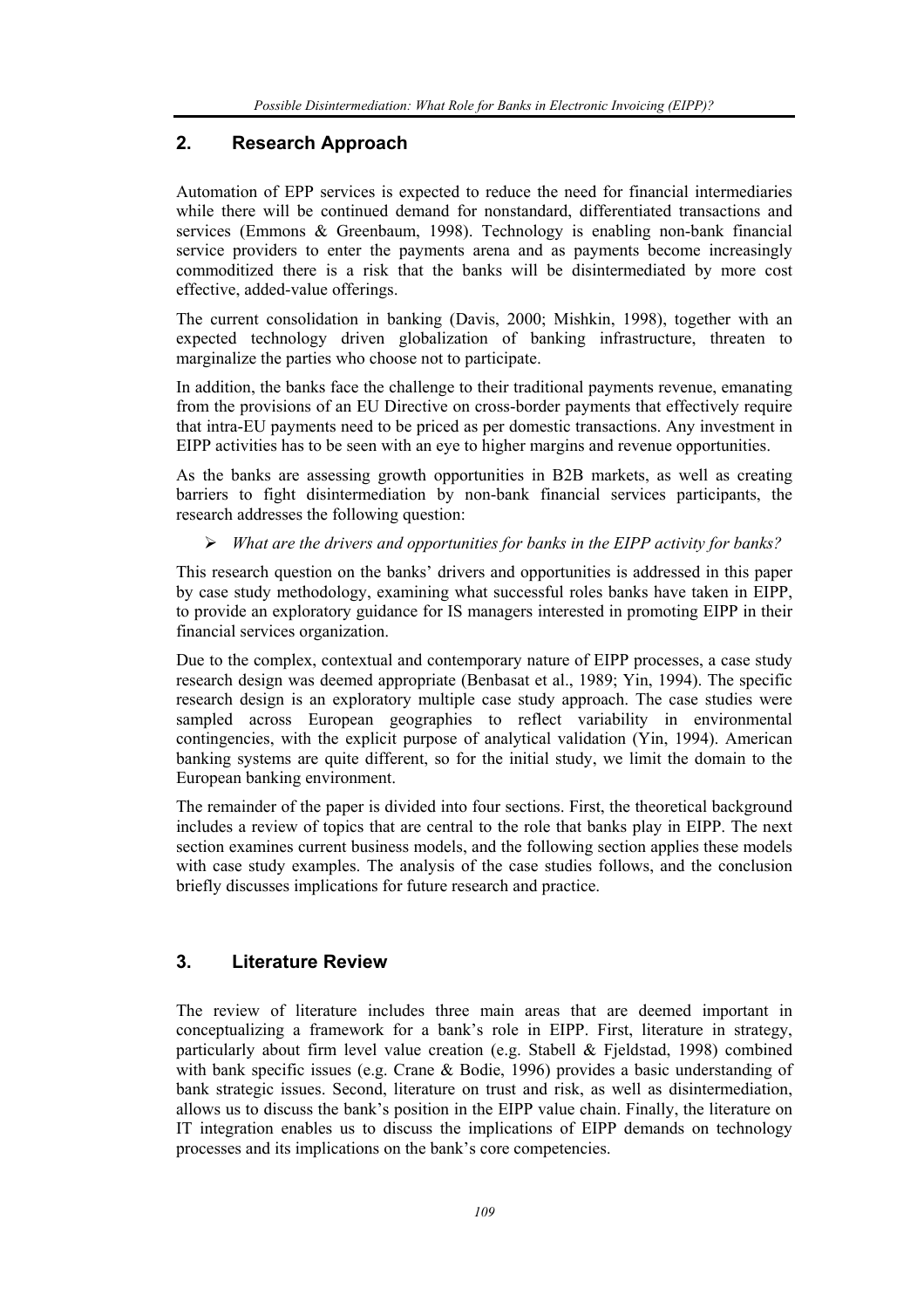## *3.1 Bank Strategic Issues*

To create a viable EIPP solution, banks needs to create a value network of alliance partners and technology solution providers to add the necessary desirability for electronic invoicing to the customer base. A Value Network is a web of relationships that generates economic value and other benefits through complex dynamic exchanges between two or more individuals, groups or organizations. The Value Network models mediating firms as creating value through three basic primary activities: Network promotion and contract management; Service provisioning; and Infrastructure operations (Stabell and Fjeldstad, 1998). In a network firm (Economides, 1996) the customers are offered direct access to each other, as in payment mediation, or indirect access to a common pool, as in saving and loan services (Stabell and Fjeldstad, 1998) through the set of mediation activities performed by the firm.

Both value and cost are postulated as driven mainly by network characteristics (Stabell and Fjeldstad, 1998). Value and costs depend on the number of access points (network size effects), nodes or users that can be reached (positive demand externalities), and the variety of links between users (services provided). The costs for the users are in terms of charges for access to and use of the network, while the value is determined by the possibility to reach a large and relevant number of nodes through a variety of links. To provide greater value, value networks can increase their range of services offered by layering new services on top of the contract set and the infrastructure, (vertical expansion of service range) or increasing access to a larger pool of users (horizontal expansion of network scope). For example, a bank may introduce trusted third party services for Internet transactions over its own network.

The propositions advanced in this paper are derived by assuming the extreme perspective of the banking firm not creating and delivering products but rather only facilitating and managing multiple levels of financial inter-customer relationships.

## *3.2 Trust and Risk*

Banks are financial intermediaries that mediate financial exchanges in the economy. In terms of risk and trust, the bank as an institution has a solid track record in providing dispute mechanisms, prepayment liquidity, and transaction instruments for electronic payment. Therefore, the issue of disintermediation may be addressed by the bank's role as a trusted party, reducing transactional risk.

To explain why individuals cannot do the asset transformation (maturity, denomination, risk and liquidity) activities by themselves, Benston and Smith (1976:215) introduce transaction costs. They attempt to explain why individuals do not perform asset transformation themselves as a function of the transaction costs incurred in conducting such activities. It follows that the exploitation of economies of scale and scope in the asset transforming technology justifies the existence of financial intermediaries.

Trust and risk are closely interrelated (Mayer et al., 1995). Trust can be seen as the coordinating mechanism that binds the relationship together, provide the necessary flexibility (Buttery and Buttery, 1994; Fukuyama, 1995; Larson, 1992), reduce transaction costs (Reve, 1990; Cummings and Bromiley, 1995; Fukuyama 1995) and reduce the complexity of the relationships. Zucker (1986) discusses three forms of trust: institutional-based trust that flows from legal and financial systems that feature safeguards against and punishments for malfeasance; process-based trust that flows from past interactions and reputation; and characteristic-based trust that is tied to ethnicity or familial ties, or in this case, to corporate ties to a particular banking institution. On the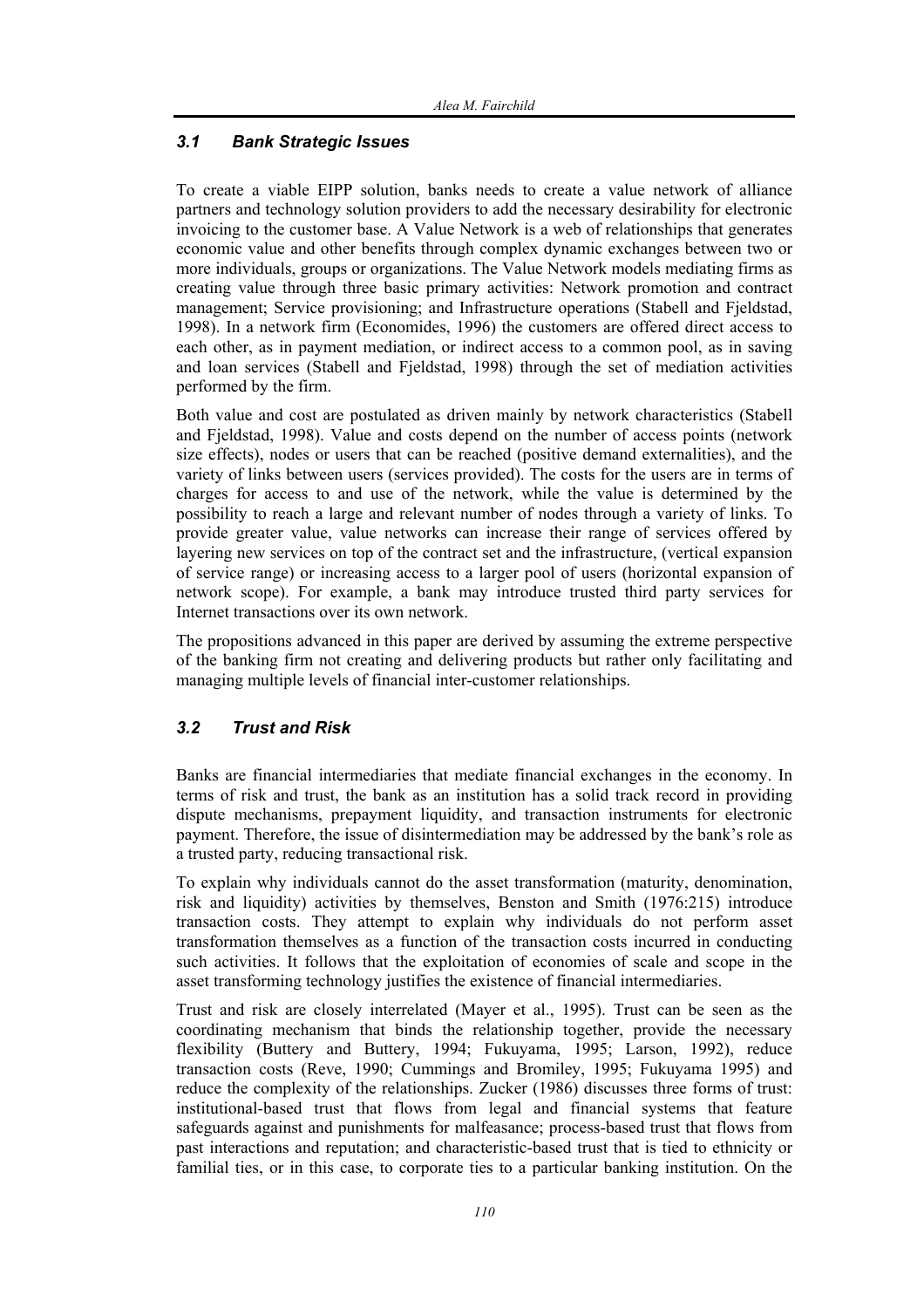dyadic level, Uzzi (1999) has demonstrated bankers' practice of developing this type of trust and their heavy reliance on the implicit pressure for conformity to expectations.

#### *3.3 Disintermediation*

With cross-border Euro transaction being pushed towards the same free cost of domestic transactions, banks are looking for other opportunities to utilize their value network infrastructure for a higher margin activity. But with the evolving value chain for EIPP, a possibility exists for the bank to be partially disintermediated from EIPP activities by billing service providers (BSPs) entering the market. These include telecom and utilities companies, e-marketplace enablers and e-business infrastructure providers who can assist billers in creating their own web-oriented invoicing alternatives.

Disintermediation is "a result of direct relationship between consumers and producers where intermediate steps or processes make it more difficult to use efficiently the information feedback which occurs when a close loop is engaged" (Zlatuška, 1997). This is an important element when payment on demand is used. Areas will remain where the buyer or seller avoids the intermediary because no added value, no added knowledge, or information enrichment occurs (Zlatuška, 1997). Bank risk being seen as adding no additional value to the invoicing activity, whereas they have the ability to add value within the customer relationship.

## *3.4 IT Integration*

Financial services organizations have found that they do not have a core business competence in IT integration, but in relationship management. These can be evidenced by the recent outsourcing of all IT operations by ABN AMRO (to EDS), Deutsche Bank (to IBM), and JP Morgan Chase (to IBM). This is a continuing trend, as cost reductions by outsourcing to an IT vendor provide a more efficient running of a side of the business that is more IBM's core capability than that of JP Morgan, or that of Deutsche Bank. Deutsche Bank, in their press release announcing the deal, stated that "…we see the operation of the mainframe and data center as not the core competence of the bank."

As some might say that EIPP is all about ERP integration or financial EDI, this may create a case for financial service providers to need to partner with others in the financial supply chain to actively take part in EIPP. An innovative application like EIPP can allow new organizational arrangements that can ultimately change the shape of the supply chain (Segev and Gebauer, 2001).

At present, given the level of partnership needed and the complexity, only three countries have widespread EIPP offerings (US, Canada, Australia), with other smaller implementations taking place in places like Switzerland, New Zealand, the Scandinavian countries, Hong Kong and the United Kingdom. Some of these successes and failures in bank EIPP implementations are discussed in the case study research.

## **4. Current EIPP Models in Industry**

Financial Electronic Data Interchange (EDI) provides only a limited solution to electronic payment and, due to the cost involved, remains the exclusive preserve of very large corporates. This is because EDI takes time and effort to create fixed links between established trading partners and its functionality is limited because it does not allow the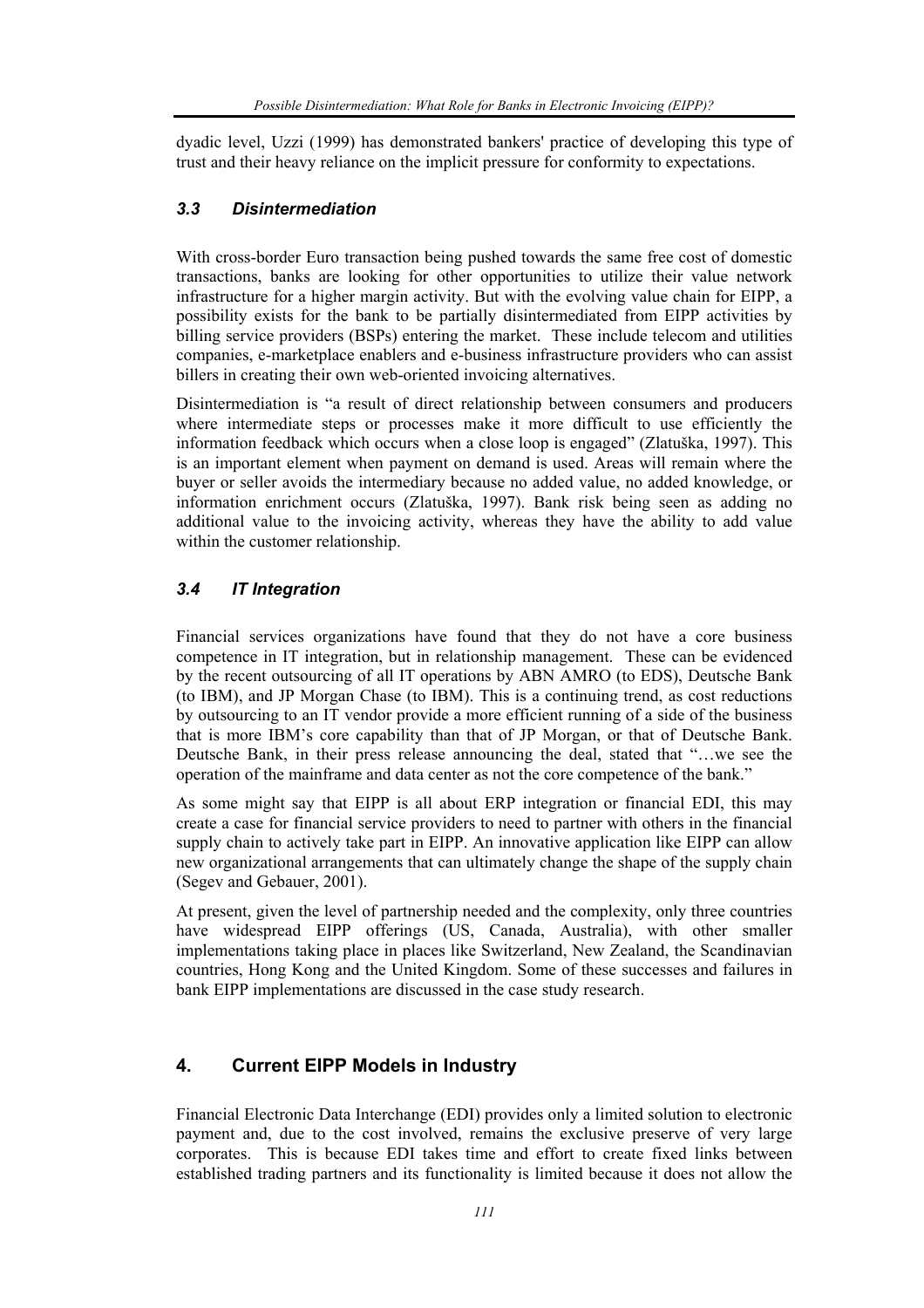interactive exchange of data. This means it is not possible, for example, to dispute invoices electronically. And when a large corporate wants a SME to provide a service, the infrastructures are not as tightly coupled and as similarly organized to make it feasible.

EIPP will allow suppliers and buyers, regardless of size, to send and receive invoices online to their entire customer base in a many-to-many environment. An EIPP solution can lead to the ability for banks to utilize straight through processing (STP) of clearing, settlement and information reporting as a competitive weapon without the need for corporates to continue to invest in expensive EDI technology.

In understanding the drivers for bank participation in possible EIPP models, we examine the current three EIPP models used in industry today.

#### *4.1. Seller Direct*

The seller controls the EIPP application in the Seller Direct model (Figure 2). This model comprises a one-to- many relationship, linking one seller to its multiple buyers for invoice electronic delivery. A seller deploys this model by requesting – or requiring – that its buyers view invoices on the seller EIPP system (NACHA, 2001).



*Figure 2: Seller Direct Model (NACHA, 2001)* 

The Seller Direct process is an established model. The difficulty with this model is in how a supplier can force its main buyers to accept invoices in the seller's chosen EIPP format(s). Certain buyers may choose to purchase from an alternative supplier that does not insist on sending its invoices out electronically. This may be too much of a commercial risk for the seller to invest in EIPP technology.

#### *4.2 Buyer Direct*

The buyer controls the EIPP application in the Buyer Direct model. This model comprises a one-to-many relationship – with one buyer providing an interface for many sellers (Figure 3). A buyer deploys this model by requesting – or requiring – that its sellers post invoices to the buyer EIPP system (NACHA, 2001).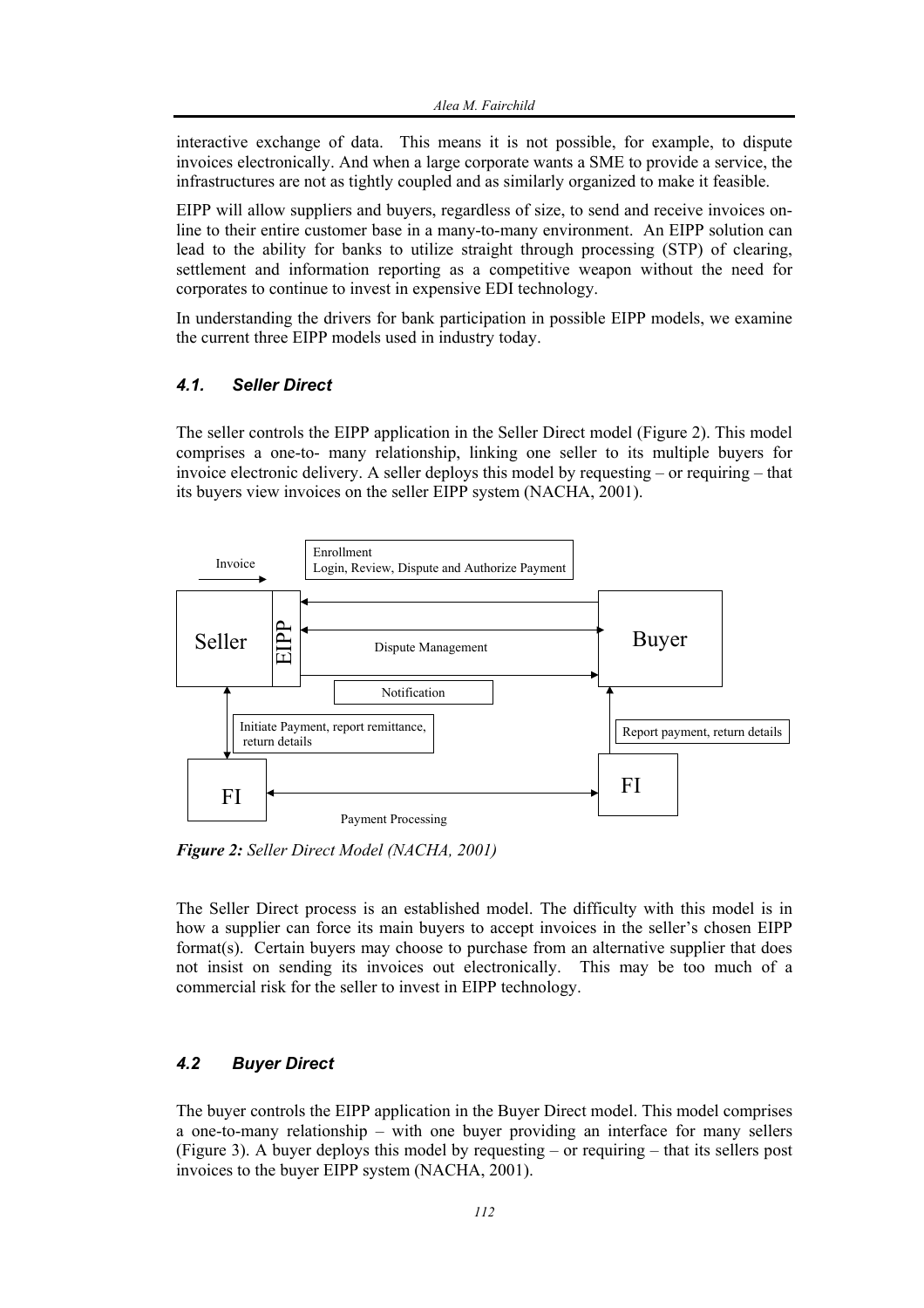

*Figure 3: Buyer Direct Model (NACHA, 2001)* 

Buyer centric models will be key to the successful deployment of EIPP regardless of whether the technology is made available by the buyer itself i.e. buyer-direct or through an external 'consolidator' solution i.e. hosted on behalf of the buyer. Large corporate buyers will have the ability to require that suppliers use the buyers EIPP solution, if they want the sale.

#### *4.3 EIPP Consolidator*

The consolidator controls the EIPP application in the Consolidator model. This model comprises a many-to-many relationship – providing an interface between multiple sellers and buyers (Figure 4). A consolidator acts as an intermediary, collecting or aggregating invoices from multiple sellers for multiple buyers, eliminating the need for point-to-point connections. The structure of a consolidator may vary from market to market based on the needs of buyers and sellers in each industry served by the consolidator. Consolidators are generally third parties and may provide, directly or through partners, a variety of additional financial services such as factoring, escrow, insurance, credit ratings and payment processing (NACHA, 2001).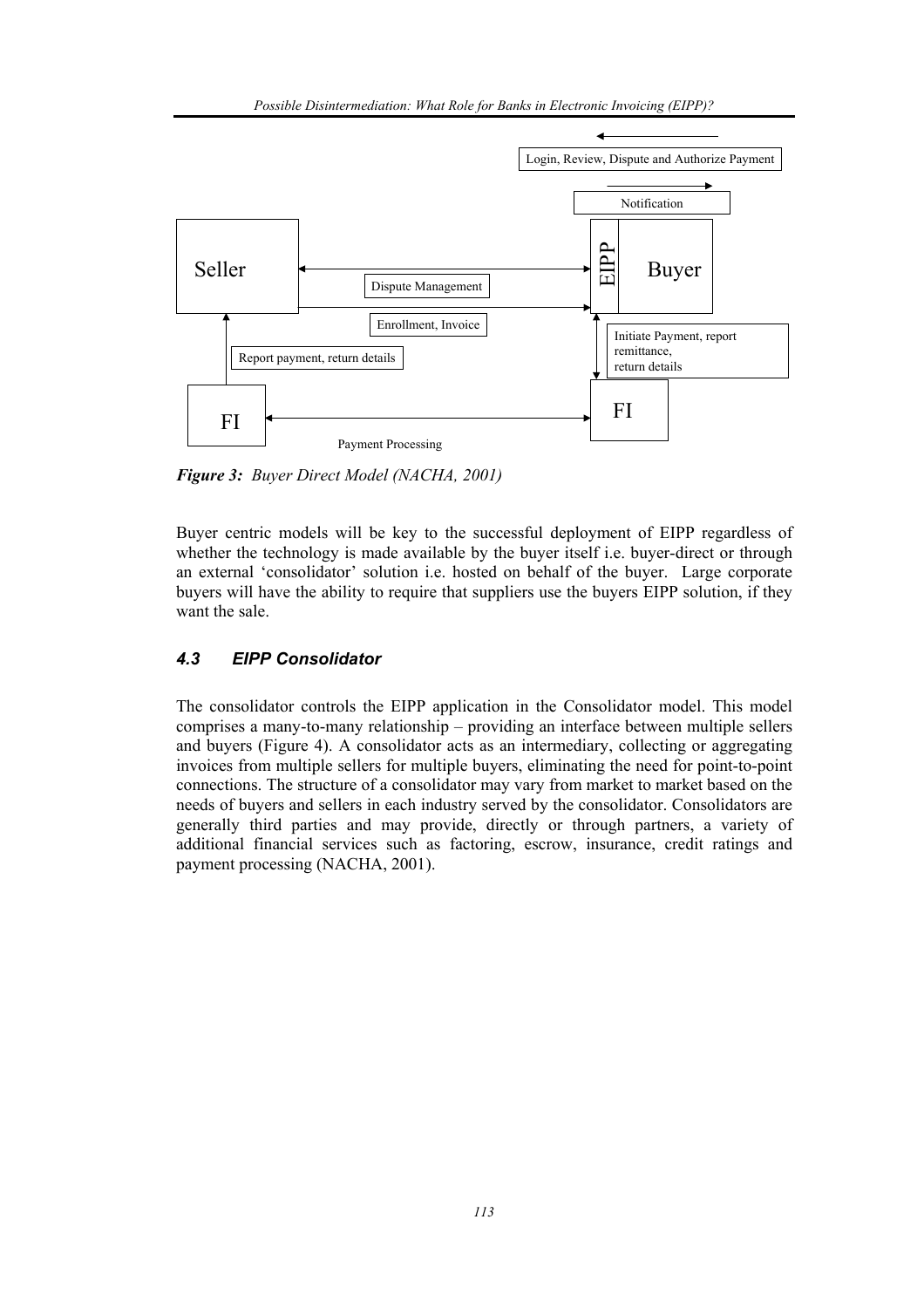

*Figure 4: Consolidator Model (NACHA, 2001)* 

## **5. Initial Case Studies**

#### *5.1 Seller Direct*

The Royal Bank of Scotland (RBS) announced in March 2000 their agreement with Microgen, the UK's leading business-to-business (B2B) e-Billing Service Provider, under which Microgen will supply e-Billing services to RBS and NatWest customers. Under the terms of the agreement the banks will promote Microgen to their corporate customers as their recommended supplier of B2B e-Billing services.

Through this agreement with Microgen, RBS offers its customers a solution that brings together key players in the process of issuing and settling invoices – supplier, service provider, customer and bank. As a service based solution charged on a usage basis, it could help to eliminate many of the risks in choosing electronic invoicing.

Microgen's e-Billing service is a fully outsourced solution. Customers send data from their billing systems to Microgen for processing into e-Bills. The e-Bills are presented to the bill recipient via a hosted web site both as a PDF image viewable via Adobe Acrobat and as a data file that can be downloaded and imported into recipients financial or ERP systems. The service can be used to distribute any related financial documents e.g. statements, credit notes, remittance advice, etc. and can be enhanced by indexing and linking related documentation. Microgen's ability to provide a managed transition for customers from print and mail into electronic media using the same customer datastream is a key strategic differentiator (Microgen, 2002).

#### *5.2 Consolidator / Invoice Housing*

Deutsche Bank originally entered the EIPP market in July 2000 to meet corporate customers' needs to streamline their payables and receivables processes. The first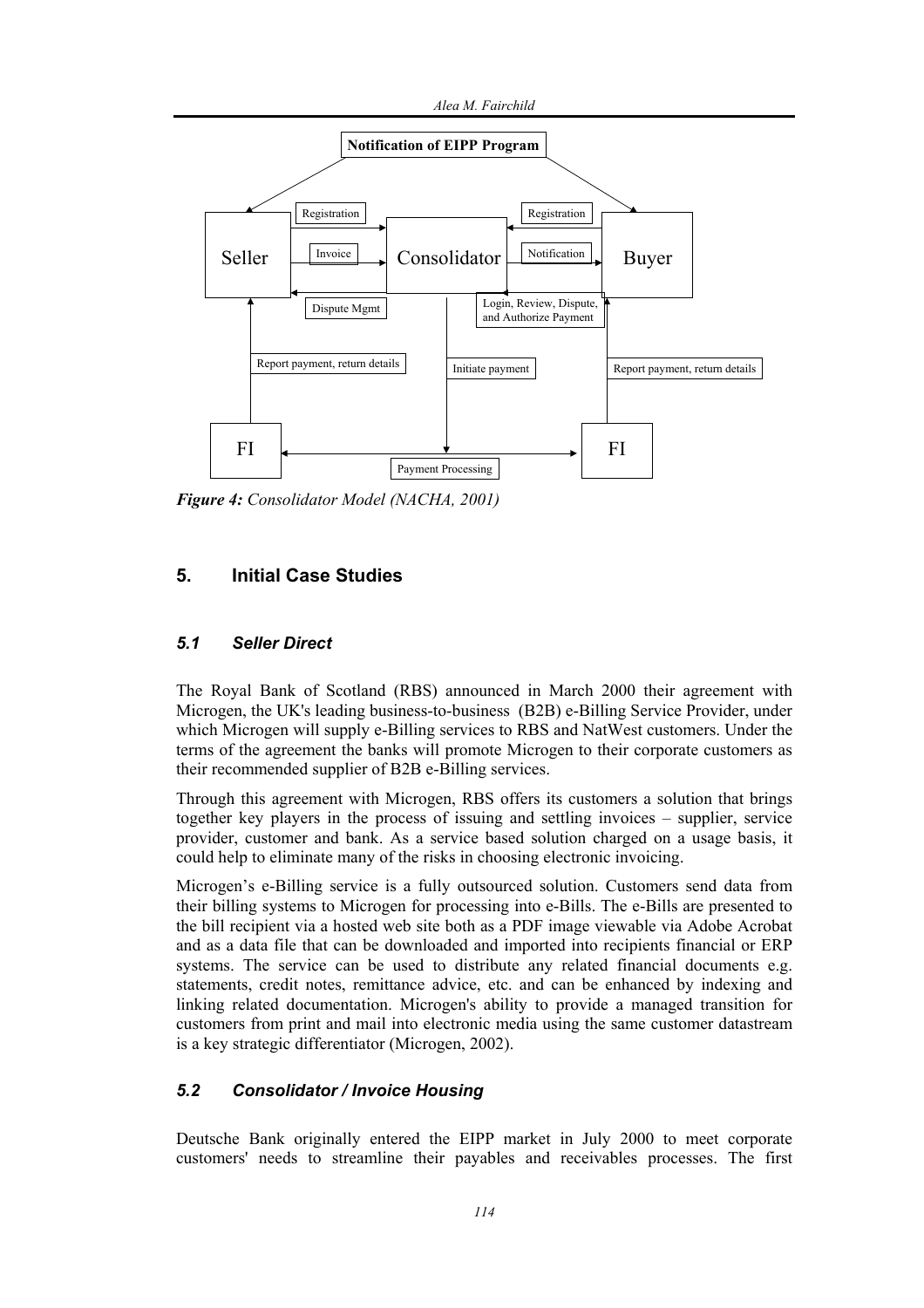generation of db-eBills was successfully deployed in Asia, where the service facilitated secure funds transfers and settlement between business partners over the Internet.

Deutsche Bank is a good example of the invoice housing model. A range of services is available where the invoicer provides invoice summary data to be presented by Deutsche Bank. Payers can access invoice details through an embedded URL at Deutsche Bank's web site, hyper-linked to the biller's web site.

At the more complex end Deutsche Bank's model offers complete storage of invoice information and payment authorization. The solution has been designed to be compatible with ERP systems so that information generated from invoices and payments can be downloaded into accounting systems.

The bank planned to implement its service with a few pilot clients with substantial invoice volume. Corporations were slow to adopt the first versions of EIPP which were too biller-centric and thus of little value for the payers.

By offering a system that provides a distinct value proposition for both billers and payers, Deutsche Bank hopes to accelerate the acceptance of e-commerce by its customers. The bank plans to attract customers by emphasizing the working capital and efficiency gains that companies will experience when db-eBills is combined with other Deutsche Bank cash management products already in use (Celent, 2001).

#### *5.3 Consolidator - Initial Failure*

Telekurs Holding and the Swiss financial institutions UBS, Credit Suisse and Postfinance invested five years of development work and almost 100 million Swiss Francs in Paynet, their EPP system. In April 2001, the joint venture was suddenly abandoned. It had not attracted enough users to make it economic. (Swissmoney Research, 2001).

Although this bank's B2B consolidator approach could be considered a failure due to cost infrastructural reasons, the Electronic Bill Presentment and Payment Solution (EBPP) developed by PayNet is now integrated in mySAP Financials as SAP Software FSCM Biller Consolidator and is internationally marketed by SAP, as well as used by the PayNet consortium for B2C activities. PayNet focuses on its Payment Solution Provider (PSP) role, as well as that of a consolidator, as shown in Figure 5.



**C** by PayNet (Schweiz) AD

*Figure 5: PayNet EBPP Solution (source: PayNet AG)*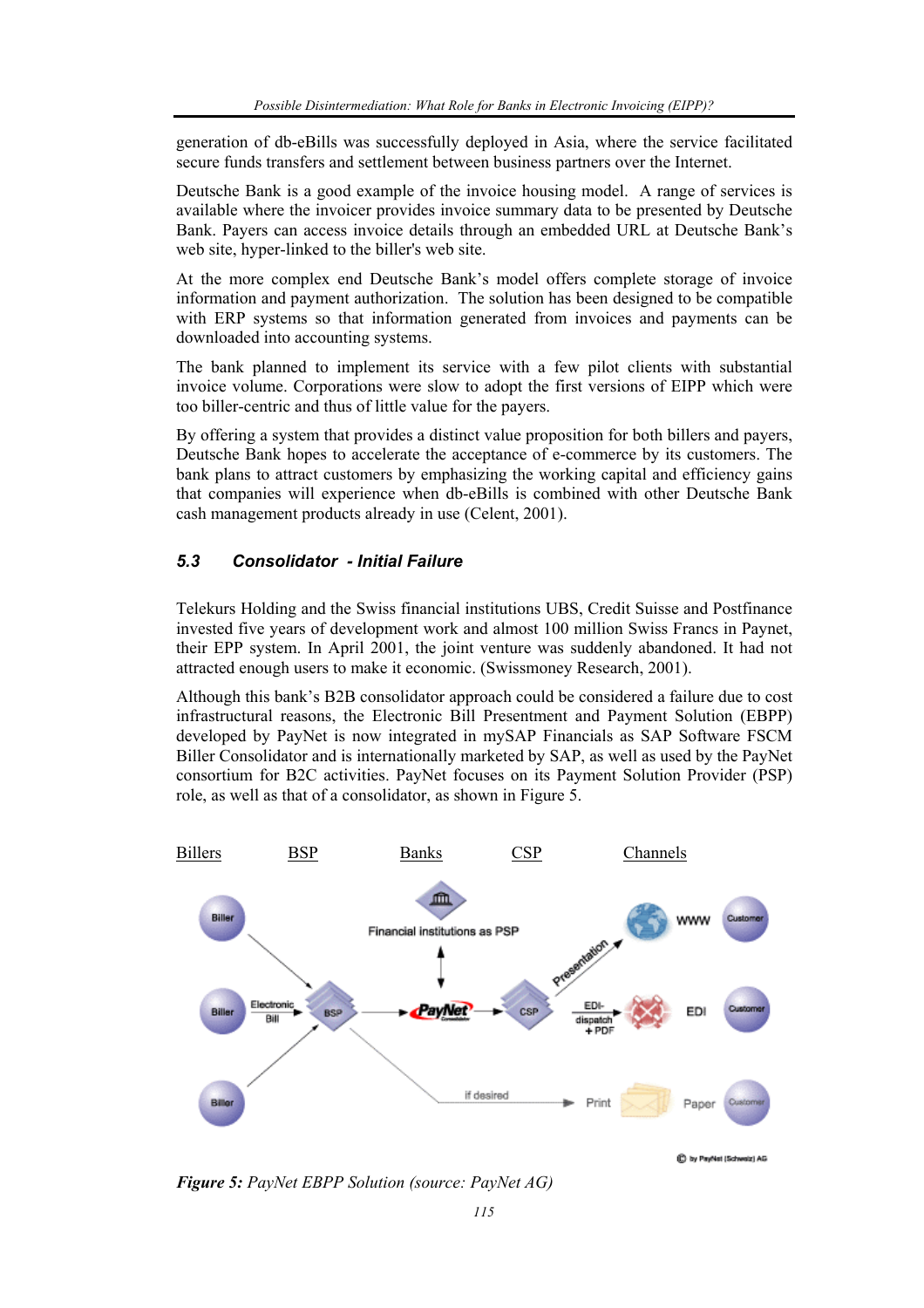#### **6. Analysis of Case Studies and Literature**

It appears from the case research that integration to current architectures, broader range of information depth, and packaging to add a unique value proposition (e.g. storage, usage pricing model) can be considered key components of a successful EIPP offering.

Banks need to integrate to current architectures to address the levels of complexity in the back office that is caused by the number of layers that an inter-company invoice has to go through before settled. Reconciliation alone requires an EIPP product to interact with the general ledgers of both parties, so that original quotes and purchase orders can be matched with the payment (Kersnar, 2002).

Given this complexity, it is understandable why banks and technology vendors need to work together in order to develop global EIPP offerings. Such partnerships include: ABN Amro and BillingZone; Citibank and Bottomline Technologies; Deutsche Bank and iPlanet; and JPMorgan Treasury Solutions and BCE Emergis. The PayNet / SAP example also shows the need for a strategic alliance partner in technology.

In other cases around Europe, banks and technology vendors at country-specific levels are offering e-invoicing. In France, for example, the two dominant local players so far are Post $@x$ ess, which is a subsidiary of the French post office, and B-Process, which is jointly owned by various French financial institutions such as AXA, Bred Banque Populaire, Caisse des Dépôts & de Consignation, and Natexis Banque Populaire. Between them, they can count among their clients a handful of major names in corporate France, including Danone, the food giant that has signed on  $Post@xess$ , and EDF, the electricity firm that is a customer of B-Process (Kersnar, 2002).

| смес лиштмо         |                                           |                                           |                       |  |  |  |
|---------------------|-------------------------------------------|-------------------------------------------|-----------------------|--|--|--|
|                     | <b>Seller Direct</b>                      | <b>Buver Direct</b>                       | Consolidator          |  |  |  |
| <b>Model status</b> | Established                               | Emerging                                  | Emerging              |  |  |  |
| Trade               | Existing relationship                     | Existing relationship                     | Existing Relationship |  |  |  |
| relationship        |                                           |                                           |                       |  |  |  |
| Buyer profile       | Buyers required to<br>use seller's system | Dominant company                          | Varies                |  |  |  |
| Seller profile      | Dominant company                          | Sellers required to<br>use buyer's system | Varies                |  |  |  |

Heano Analysis

*Figure 6: Usage Analysis of Three EIPP Models (NACHA, 2001)* 

In looking at what EIPP models have value creation for the banks, the Seller Direct and Consolidator/Invoice Housing models are the prevalent ones in industry currently. Both models are based on existing relationships, and provide a further entry for the bank to help streamline the financial processes of client companies. Buyer Direct (& biller-centric as provided by a consolidator/Invoice House) are still relatively new concepts but are gaining credibility as buyers  $\&$  FSIs look at the practical issues with securing successful EIPP roll-outs.

## **7. Conclusions and Directions for Future Research**

This research indicates a need for collaboration between banks and technology providers, given the level of complexity involved, to create the necessary processes, standards and infrastructure to make EIPP a success. The current body of academic literature in EPP is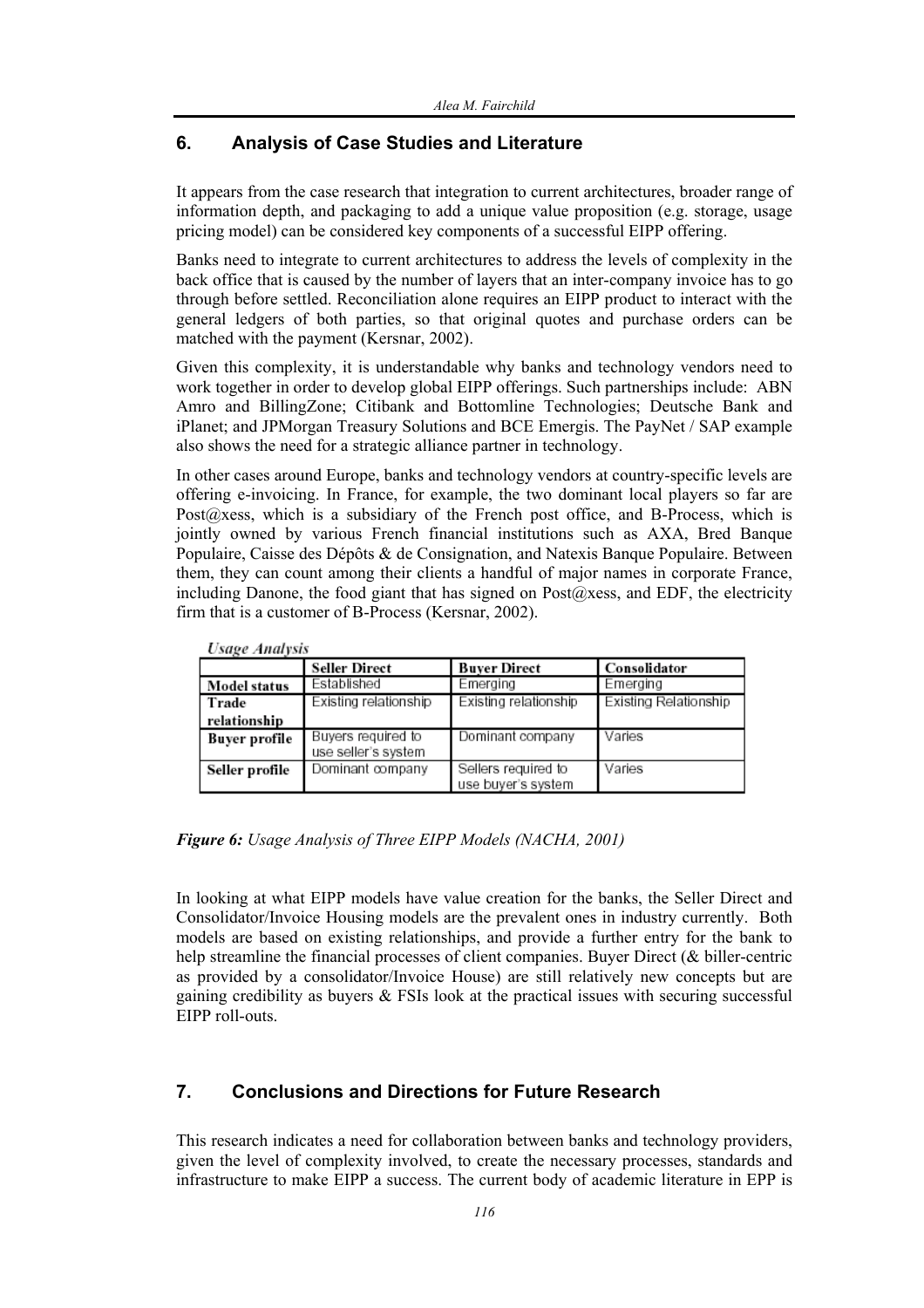focused more on the B2C portion of billing. Unlike EBPP, EIPP is still a relatively new proposition in the marketplace. Moreover, there is still the need to distinguish between true EIPP solutions and re-branded EBPP (B2C) solutions.

When Greenwich Associates, the financial-services consulting firm, asked 100 Financial Times (FT) 500 companies in October 2001 whether they saw a role for banks in billing and invoicing, only about 15 percent said 'yes'. Banks can be seen to be approaching EIPP solutions mainly as a defensive move, to protect the services they offer their clients (Kersnar, 2002). The key driver is new revenue either from the increased volume of electronic payments or from the ability to charge for an added-value service or from the ability to capture new corporate customers and cross-sell additional bank solutions such as factoring services and corporate cash management.

The question is whether banks do this in co-operation or acting alone. Success factors will depend on the solution-suite adopted and its appropriateness for broad adoption in the marketplace to create the necessary critical mass for the infrastructural cost, as per PayNet. For these reasons banks should consider buyer-centric propositions. Buyers will effectively sell the proposition on behalf of the banks by encouraging their supplier base to use EIPP to send invoices. This means the banks need to focus on identifying and educating appropriate corporate 'buyer' customers on the benefits of EIPP.

Directions for future research include additional case study research to create a definitive list of success factors of EIPP implementations once the installed base of EIPP is larger.

#### **References**

- Benbasat, I., Goldstein, K. & Mead, M., 1989, "The Case Study Research Strategy in Studies of Information Systems", MIS Quarterly, September, p.177-188.
- Benston, G., &. Smith, C. W. (1976). "A Transactions Cost Approach to the Theory of Financial Intermediation". Journal of Finance, 31: p. 215-231.
- Buttery, E. and Buttery A. (1994). Business Networks: Reaching new markets with low cost strategies, Longman Business and Professional, Melbourne: Australia.
- Celent (2001). "Ranking the Vendors of B2B EBPP Solutions: Case Study of Deutsche Bank", Celent Reports, June 22, 2001, Boston, MA.
- Crane, D. B., & Bodie, Z. (1996). "Form follows function: The transformation of banking". Harvard Business Review, 74(2), p.109-117.
- Cummings, L.L. and Bromiley, P. (1996). "The Organizational Trust Inventory (OTI): Development and Validation". In R.M. Krammer and T. Tyler (Eds.), Trust in organizations. pp. 68-89, Newbury Park: Sage.
- Davis, S. I. (2000). Bank Mergers: Lessons for the Future. London:MacMillan.
- Economides, N. (1996). "The Economics of Networks". International Journal of Industrial Organization, 14: p.673-699.
- Emmons, W. R., & Greenbaum, S. I. (1998). "Twin information revolution and the future of financial intermediation". In Y. Amihud & G. Miller (Eds.), Bank Mergers & Acquisitions (pp. 37-56). Boston, Mass.: Kluwer.
- Fukuyama, F. (1995) Trust: the social virtue and creation of prosperity, Free Press: New York.